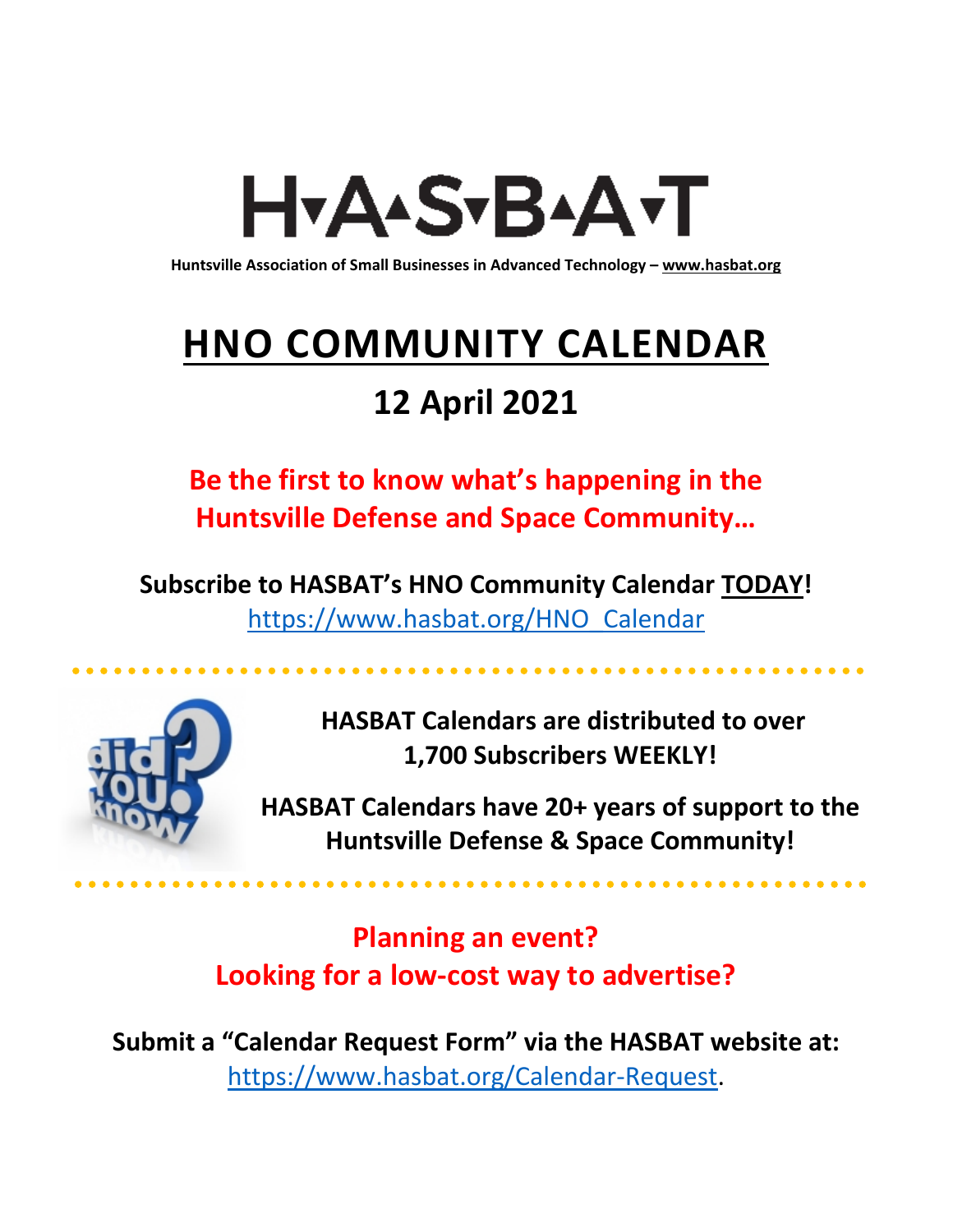

**HNO COMMUNITY CALENDAR**

### **12 APRIL 2021**

### **Table of Contents**

Instructions: Click CTRL+Enter to access any area(s) of interest, or scroll to the appropriate section

#### **NOTES TO THE CALENDAR**

- *For special event information, contact the appropriate protocol office.*
- *The POC data provided for each calendar entry represents the best information available.*
- *There is an Advanced Planning Calendar if you want to look ahead and avoid conflicts.*
- *Any updates or corrections, please email HASBAT at [calendar@hasbat.org.](mailto:calendar@hasbat.org)*



### **PROUDLY SERVING BUSINESSES IN THE HUNTSVILLE DEFENSE & SPACE COMMUNITY**

Page 2 of 11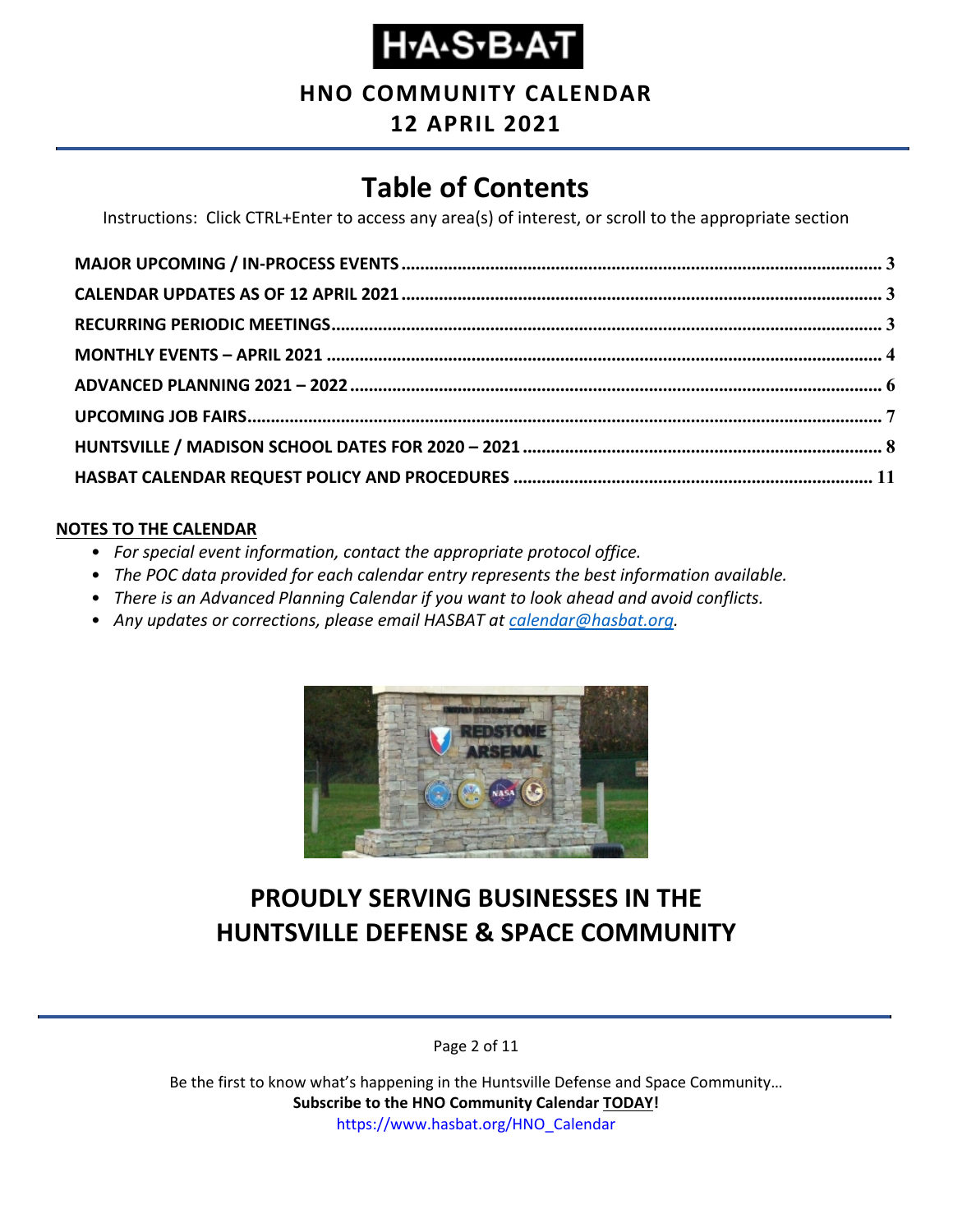#### **HNO COMMUNITY CALENDAR**

#### **12 APRIL 2021**

#### <span id="page-2-0"></span>**MAJOR UPCOMING / IN-PROCESS EVENTS**

• **No major short-term events**

#### <span id="page-2-1"></span>**CALENDAR UPDATES AS OF 12 APRIL 2021**

• **29 APR Through 2 MAY 21 (In Person): The Huntsville Championship.** Professional golf event in partnership with the city of Huntsville, The Ledges, and community and corporate supporters across North Alabama. The event will feature professional golfers from all over the world and will be FREE of charge for any veteran as well as feature an all-inclusive hospitality venue for our veterans throughout the week**.** More details and registration at: [https://huntsvillechampionship.com/.](https://huntsvillechampionship.com/) The cost is free for Veterans and \$10 for all others.

#### <span id="page-2-2"></span>**RECURRING PERIODIC MEETINGS**

- Huntsville Accounting and Financial Women's Alliance (AFWA) Meeting: 3<sup>rd</sup> Tues. @1730, Terranova's [www.huntsvilleafwa.org](http://www.huntsvilleafwa.org/)
- **Air Force Association**: 3<sup>rd</sup> Thurs. @1730, details TBD [Brenda.armstrong@edwardjones.com](mailto:Brenda.armstrong@edwardjones.com)
- **Energy HSV**: Periodic Breakfast Meetings and Luncheons, for more information, contact Trisha Truitt [trisha.truitt@energyhuntsville.com](mailto:trisha.truitt@energyhuntsville.com) or Kecia Pierce [kecia.pierce@energyhuntsville.com](mailto:kecia.pierce@energyhuntsville.com) for details.
- Huntsville Aerospace Marketing Association (HAMA) Membership Luncheon: 2<sup>nd</sup> Fri. @1100 1300, Jackson Center – [reservations@hamaweb.org](mailto:reservations@hamaweb.org)
- **HASBAT Monthly Membership Meeting**: 1<sup>st</sup> Thurs. (2<sup>nd</sup> during Fed. Holidays) @0700-0830 or 1100-1300, Jackson Center – [www.hasbat.org/events](http://www.hasbat.org/events)
- **HASBAT Quarterly Training Session**: 1st Thurs. (2nd during Fed. Holidays) @0930-1100 (MARch, June, September, and December), Jackson Center and other venues per topic – [www.hasbat.org/events](http://www.hasbat.org/events)
- **International Cost Estimating & Analysis Association (ICEAA) Greater Alabama Chapter Workshop**: 2nd Tuesday – <http://www.iceaaonline.com/chapters/greater-alabama-chapter/>
- **Military Officers Association of America (MOAA)**: Last Wed of the Month @1100, Summit Club [csdowning@bellsouth.net](mailto:csdowning@bellsouth.net)
- **North Alabama Veterans & Fraternal Organization Coalition (NAVFOC): 1<sup>st</sup> Weds., American Legion-Post** 229 – [www.navfoc.org](http://www.navfoc.org/)
- **National Contract Management Agency (NCMA) Monthly Meeting**: 3rd Thurs., Check website for time and location – [www.ncmahsv.org](http://www.ncmahsv.org/)
- **Project Management Institute North Alabama Chapter (PMI-NAC) Monthly Meeting:** Breakfast Meetings the first Thursday of every month at 7:30 AM in Redstone Federal Credit Union (RFCU) Atrium. Luncheon Meetings the third Tuesday of every month at 11:30 AM in Jackson Center. See website for details: [www.pmi-nac.org](http://www.pmi-nac.org/)

Page 3 of 11

Be the first to know what's happening in the Huntsville Defense and Space Community… **Subscribe to the HNO Community Calendar TODAY!** 

https://www.hasbat.org/HNO\_Calendar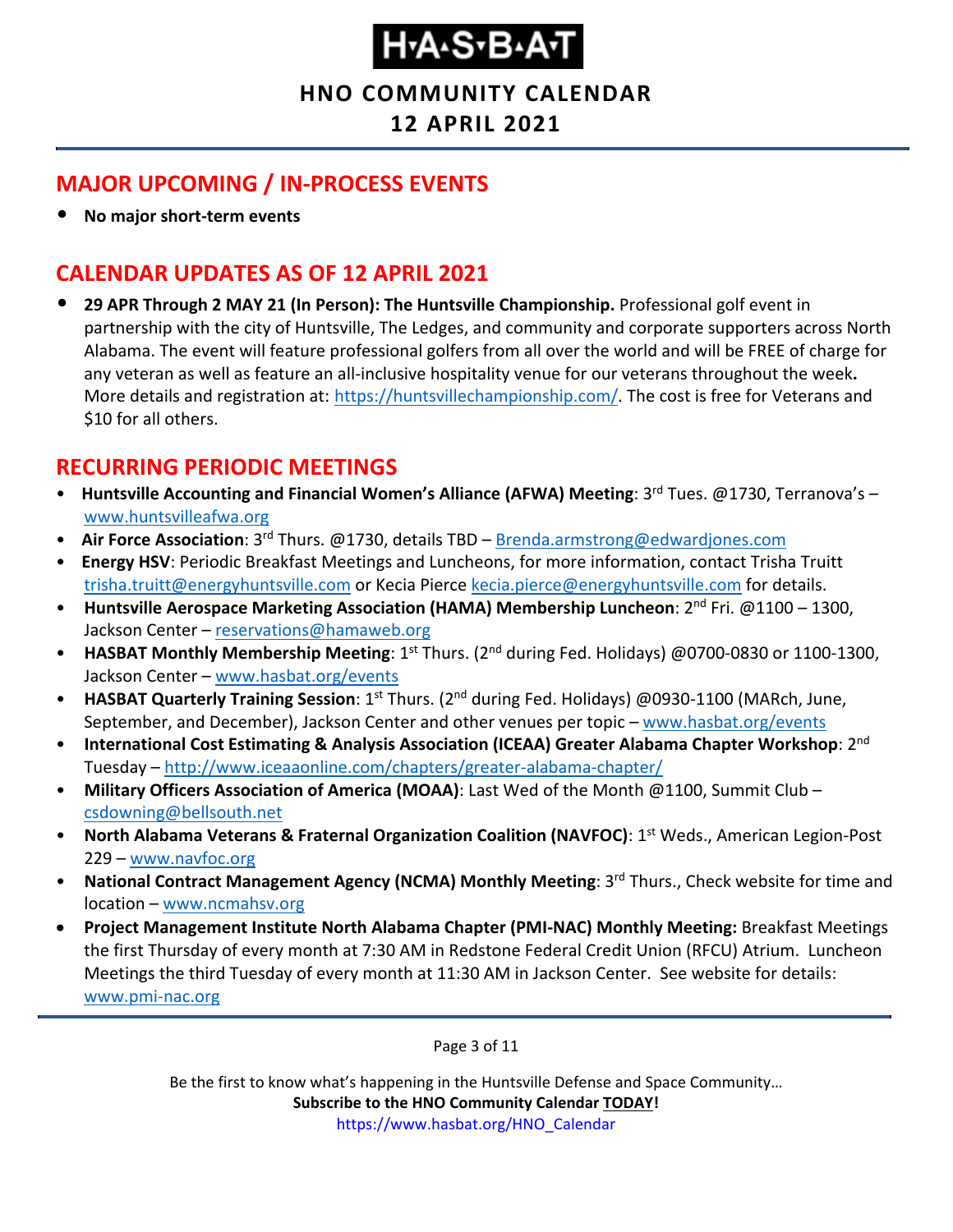**HNO COMMUNITY CALENDAR**

#### **12 APRIL 2021**

- **Rocket City Adjutants General Corps Regimental Association (RCAGCRA)**: 2nd Thurs. @1130-1300, Java Café – [sherenroberts@yahoo.com](mailto:sherenroberts@yahoo.com)
- **Redstone Arsenal (RSA) Mil. & Civ. Club (RSAMCC) Lunch**: 2nd Tues, @1000-1230, The Summit [www.rsacwc.org](http://www.rsacwc.org/)
- **Redstone Arsenal Sergeant Majors Association**: 3rd Thurs. @0630-0730, USAG HQ Conf. Rm. D101 for info go to [info@redstonesma.org](mailto:info@redstonesma.org) or their website at [http://www.redstonesma.org](http://www.redstonesma.org/)
- **Redstone Arsenal Warrant Officers Association**: 2nd Weds. @1130-1300, Bowling Alley [www.redstonewarrants.com](http://www.redstonewarrants.com/)
- **Society of American Military Engineers (SAME)**: 2nd Thurs., Redstone Federal Credit Union (RFCU 220 Wynn) – [tfoster@ssr-inc.com](mailto:tfoster@ssr-inc.com)
- **Vietnam Veterans of America (VVA) Chapter #1067**: 2nd Thurs. @1700, American Legion (Drake Ave.) [wharmon446@charter.net](mailto:wharmon446@charter.net)

### <span id="page-3-0"></span>**MONTHLY EVENTS – APRIL 2021**

- **13 APR 21 (Virtual): Government Contracting 101.** Sponsored by The Catalyst, Government Contracting 101 is a workshop for those individuals that are thinking about going into government contracting, or small businesses that are just starting out in Government Contracting. We will discuss how to get started and how to start growing**.** The session runs from 3:00-5:00 pm CST. More details and registration at: [https://catalystcenter.ecenterdirect.com/events/971450.](https://catalystcenter.ecenterdirect.com/events/971450) The cost is free
- **14 APR 21 (Virtual): Comprehensive Review of CMMC Level 3.** This 4-hour in-depth training runs from 9:00 – 1:00 and is sponsored by the Huntsville Small Business Development Center (SBDC). It will take a deep dive into the 130 Cybersecurity Maturity Model Certification (CMMC) Level 3 practices and how to show and maintain process maturity. They will discuss the most important practices and discuss what will satisfy the practice criteria, what an auditor will look for to pass the audit, and to help you understand if you have done enough to show process maturity to an auditor**.** Sign up at [https://asbdc.ecenterdirect.com/events/signup/8830.](https://asbdc.ecenterdirect.com/events/signup/8830) The cost is free
- **14 APR 21 (Virtual): North Alabama International Trade Association (NAITA) Foreign Military Sales (FMS) Industry Day.** The NAITA FMS Industry Day runs from 2-5pm CST. It has been held annually for more than 10 years to provide the business community with an update on the security assistance enterprise and FMS opportunities around the globe. More details and registration at: [https://naita.org/event/fms-industry](https://naita.org/event/fms-industry-day-2021-virtual-featuring-usasac/)[day-2021-virtual-featuring-usasac/.](https://naita.org/event/fms-industry-day-2021-virtual-featuring-usasac/) The cost is free for NAITA members and USG; \$25 for non-members and Gov't contractors
- **15 APR 21 (Virtual): The Monthly Close Process – Approach & Best Practices Webinar.** Sponsored by Redstone Government Consulting, Inc (RGCI), this free webinar runs from 11am-12pm CST and offers

Page 4 of 11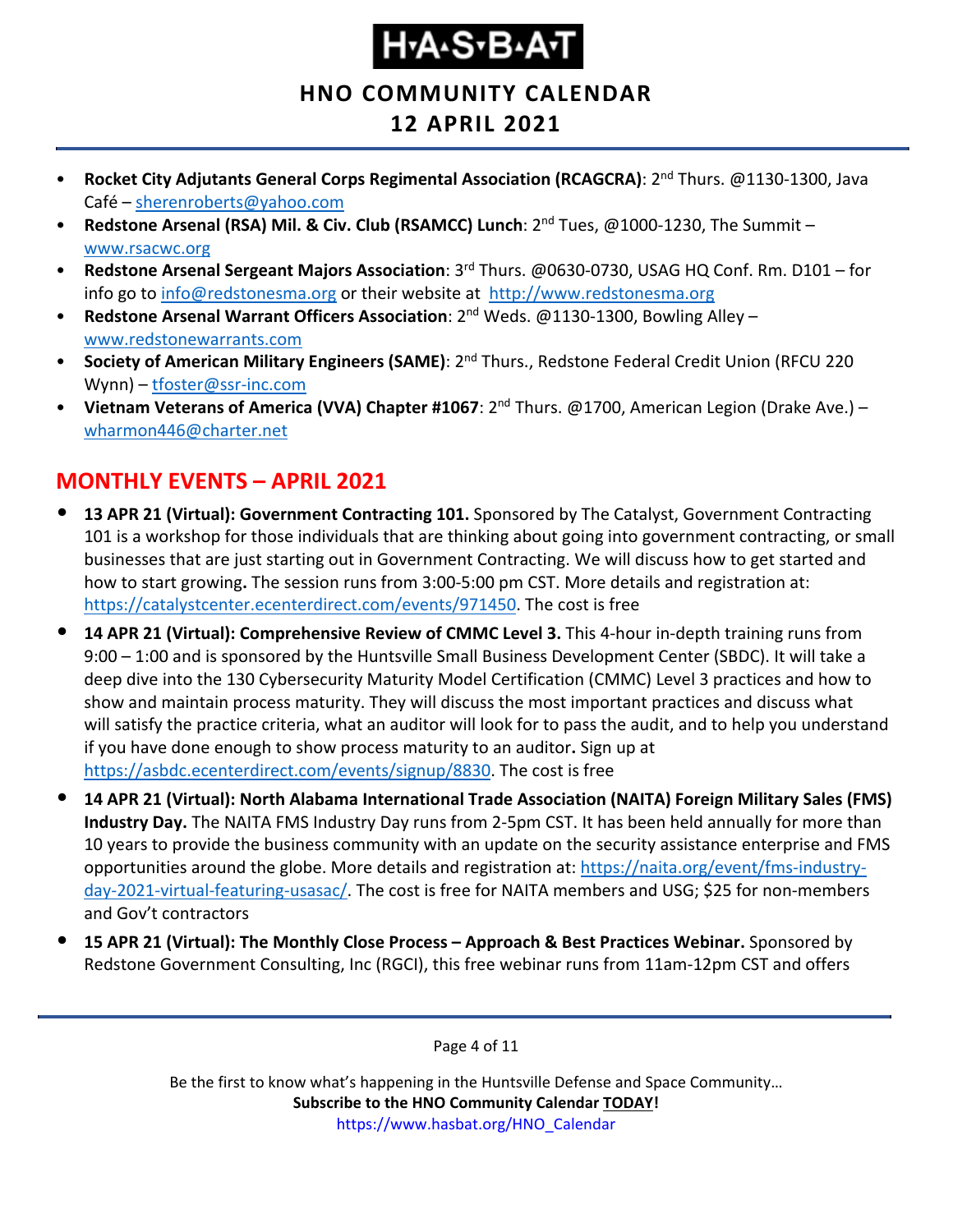#### **HNO COMMUNITY CALENDAR 12 APRIL 2021**

attendees an overview of The Monthly Accounting Close Process. The instructor is Amanda L. White, CPA Senior Managing Consultant. More details and registration at: [https://hubs.ly/H0JR9mV0.](https://hubs.ly/H0JR9mV0) The cost is free.

- **15 APR 21 (Virtual): GSA Multiple Award Schedule - Everything You Need to Know, But Didn't Know to Ask.** Sponsored by The Catalyst, Ms. Courtney Fairchild is the guest speaker and will walk you through what you need to know concerning GSA schedules. Intended audience is for economically-disadvantaged small business' or low-income individuals. The session runs from 2:00-4:00 pm CST More details and registration at: [https://catalystcenter.ecenterdirect.com/events/971466.](https://catalystcenter.ecenterdirect.com/events/971466) The cost is free
- **16 APR 21 (In Person): PMI Project Management Excellence Awards Dinner**, 5:30 9:00 pm, Jackson Center, 6001 Moquin Drive NW, Huntsville AL 35806, information and registration at: [https://pmi](https://pmi-nac.org/meet-reg1.php?id=179)[nac.org/meet-reg1.php?id=179,](https://pmi-nac.org/meet-reg1.php?id=179) cost: \$60
- **20 APR 21 (Virtual): NASA Marshall Space Flight Center (MSFC) Partnership Forum.** You are invited to the initial meeting of the NASA MSFC Partnership Forum to be held virtually on April 20th from 9-11 am CST. It is sponsored by the MSFC Partnerships & Formulation Office. The purpose is to serve as a conduit for enhancing the partnerships process. See details and registration info at: [https://forms.gle/22MAp1eEMGz12RW39.](https://forms.gle/22MAp1eEMGz12RW39) The cost is free
- **20-21 APR 21 (Virtual): Team Aberdeen Proving Ground (APG) hosts the APG Advance Planning Briefing to Industry (APBI).** APG APBI is to describe for industry potential future contracting opportunities for mission areas that focus on: Command, Control, Communications, Computers, Cyber, Intelligence, Surveillance, and Reconnaissance; Research and Development; Test and Evaluation; Chemical and Biological Defense; and APG Garrison. The event will be held virtually via MS Teams. See details at: [https://beta.sam.gov/opp/3a373cfeef8542e7b060329f53f8efb9/view?keywords=APBI&sort=](https://beta.sam.gov/opp/3a373cfeef8542e7b060329f53f8efb9/view?keywords=APBI&sort=-relevance&index=opp&is_active=true&page=1) [relevance&index=opp&is\\_active=true&page=1.](https://beta.sam.gov/opp/3a373cfeef8542e7b060329f53f8efb9/view?keywords=APBI&sort=-relevance&index=opp&is_active=true&page=1) The cost is free
- **20 and 22 APR 21 (Virtual): Government Contracting Accounting Basics 101.** Sponsored by the Catalyst Center for Business & Entrepreneurship, this two-part free webinar runs from 3-5pm CST on 20 and 22 April. It offers attendees proven methods for configuring QuickBooks Desktop to pass a DCAA accounting system review. Participants will receive resources for planning their own compliant accounting system. More details and registration at: [https://catalystcenter.ecenterdirect.com/events/971482.](https://catalystcenter.ecenterdirect.com/events/971482) The cost is free.
- **22 APR 21 (Virtual): HR for Government Contractors.** This presentation is sponsored by the Huntsville Small Business Development Center (SBDC). Join the HR professionals from Rocket City HR Consulting to help you keep your company in compliance with Federal rules and regulations and runs from 11:00 – 1:00 pm. Sign-up at: [https://asbdc.ecenterdirect.com/events/8817.](https://asbdc.ecenterdirect.com/events/8817) The cost is free
- **29 APR 21 (Virtual): Small Business Certifications Workshop.** Sponsored by The Catalyst, learn more about the small business certifications available, eligibility requirements, and how to apply for them. Intended audience is for economically-disadvantaged small business' or low-income individuals. The

Page 5 of 11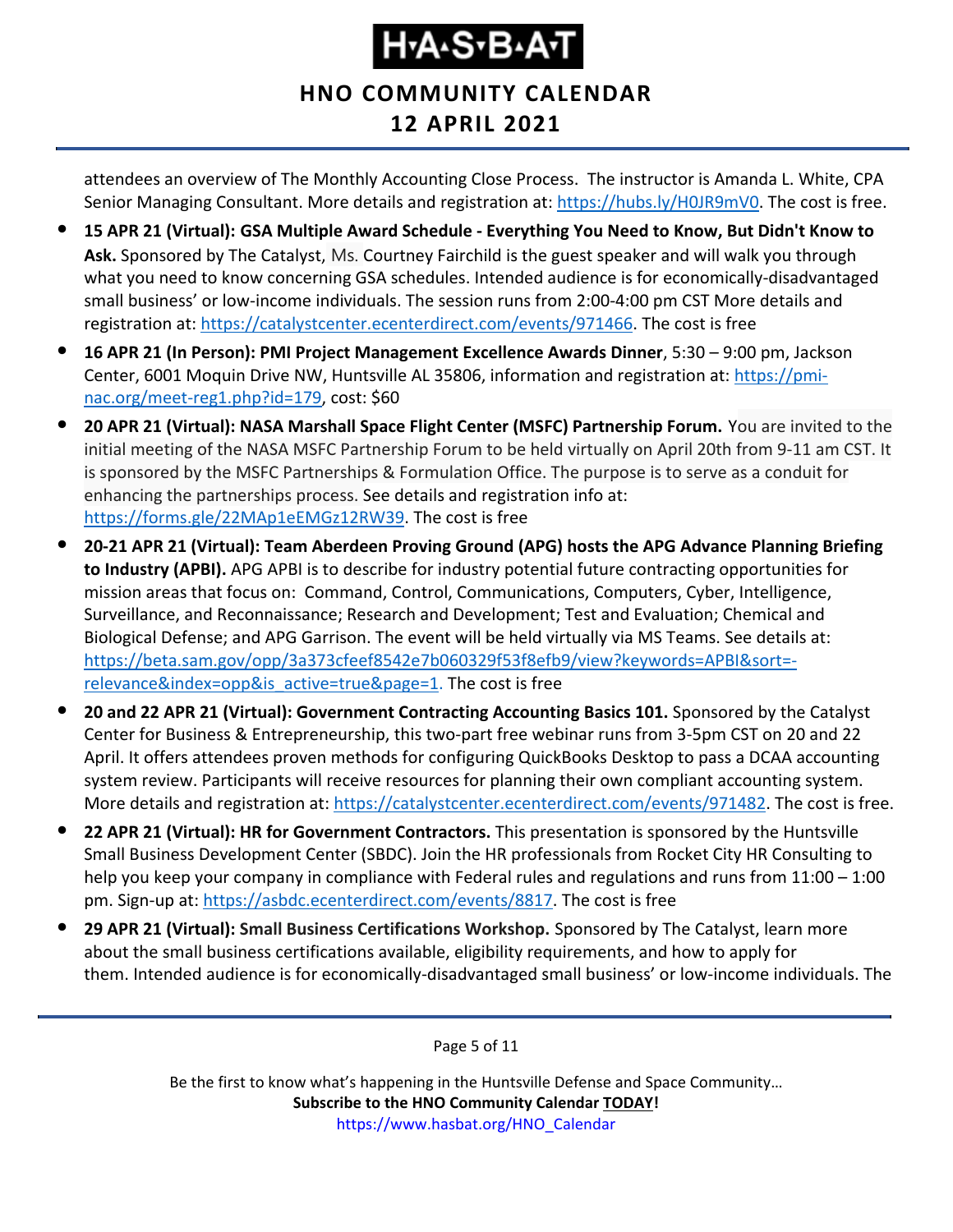# **Н•А**•Ѕ•В•А•Т

**HNO COMMUNITY CALENDAR 12 APRIL 2021**

session runs from 3:00-5:00 pm CST. More details and registration at: [https://catalystcenter.ecenterdirect.com/events/971461.](https://catalystcenter.ecenterdirect.com/events/971461) The cost is free

- **29 APR 21 (Virtual): DFARS Business System Audits – What to Expect Webinar.** Sponsored by Redstone Government Consulting, Inc (RGCI), this free webinar runs from 11am-12pm CST and offers attendees an overview of DFARS Business System Audits, general requirements, the audit process, auditor expectations, and recommended contractor actions to prepare. The instructor is Robert (Bob) Eldridge, CPA who is a Director at RCGI and worked in DCAA for over 32 years. More details and registration at: [https://hubs.ly/H0JRjZ70.](https://hubs.ly/H0JRjZ70) The cost is free.
- **29 APR Through 2 MAY 21 (In Person): The Huntsville Championship.** Professional golf event in partnership with the city of Huntsville, The Ledges, and community and corporate supporters across North Alabama. The event will feature professional golfers from all over the world and will be FREE of charge for any veteran as well as feature an all-inclusive hospitality venue for our veterans throughout the week**.** More details and registration at: [https://huntsvillechampionship.com/.](https://huntsvillechampionship.com/) The cost is free for Veterans and \$10 for all others.

### <span id="page-5-0"></span>**ADVANCED PLANNING 2021 – 2022**

#### **NEAR TERM MAY 2021 – JUNE 2021:**

- **6 MAY 21 (In Person): HASBAT Membership Luncheon**. HASBAT sponsors a membership luncheon from 11:30 – 1:00 PM at the Jackson Center. The guest speaker is Mr. Jeffrey Langhout, the Director of the U.S. Army Combat Capabilities Development Command Aviation & Missile Center. See [www.hasbat.org/events](http://www.hasbat.org/events)
- **3 JUN 21 (In Person): HASBAT Membership Luncheon**. HASBAT sponsors a membership luncheon from 11:30 – 1:00 PM at the Jackson Center. The guest speaker is COL Guy Yelverton III, the PM for Strategic and Operational Rockets and Missiles. See [www.hasbat.org/events](http://www.hasbat.org/events)
- **21-22 JUN 21 (In Person): Aircraft Survivability Equipment Symposium**, Kissimee, FL. For registration go to:<https://s7.goeshow.com/aaaa/missionsolutions/2021/registration.cfm>
- **23 JUN 21 (TBD): Huntsville Chamber of Commerce Best Places to Work Awards**, Von Braun Center

#### **LONGER TERM JULY 2021+**

- **10-12 AUG 21 (In Person and Virtual): Space and Missile Defense Symposium**. The theme is: Integration of Space and Missile Defense Capabilities Across All Domains. Registration link is at: [https://www.smdsymposium.org.](https://www.smdsymposium.org/)
- **17-18 AUG 21 (In Person): 32nd AUVSI Pathfinder Chapter Symposium.** This two-day event is open to the public at the Huntsville Space and Rocket Center and is the place to be to learn about the history of

Page 6 of 11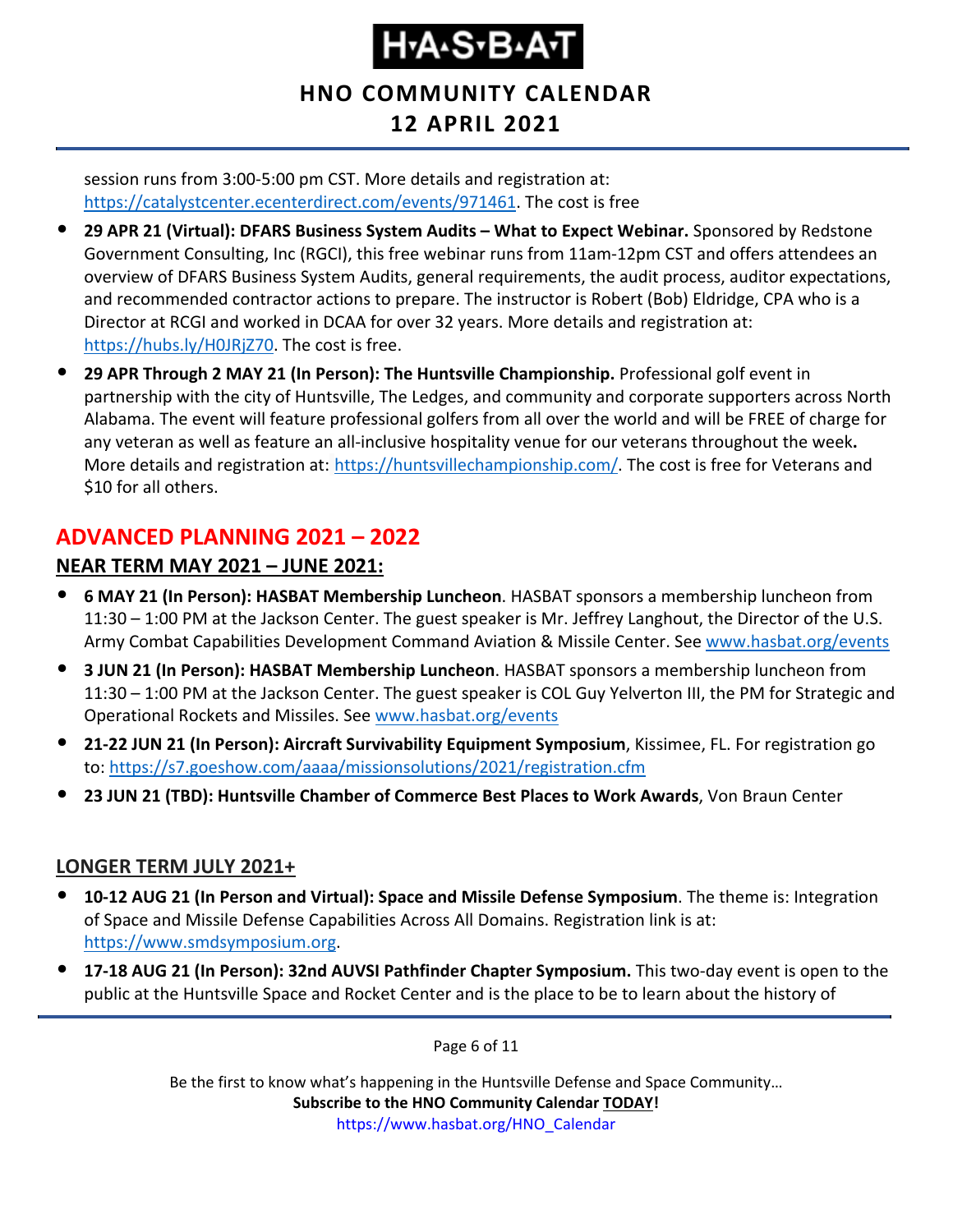### **HNO COMMUNITY CALENDAR**

#### **12 APRIL 2021**

unmanned systems, emerging requirements, and future funding. For more information and registration see: [https://auvsipathfinder.com](https://auvsipathfinder.com/)

- **28-30 SEP 21 (In Person): National Cyber Summit**, Von Braun Center South Hall, 700 Monroe Street, Huntsville AL 35801, More information at [www.nationalcybersummit.com.](http://www.nationalcybersummit.com/)
- **15-17 NOV 21 (In Person): 2021 Joseph P. Cribbins Training, Equipping and Sustainment Symposium** "Synchronizing Across the Army Aviation Enterprise" at the Von Braun Center. It is sponsored by the Army Aviation Association of America. For more information and registration go to: <https://s15.a2zinc.net/clients/aaaa/TASS2020/Public/Enter.aspx>

#### <span id="page-6-0"></span>**UPCOMING JOB FAIRS**

- Huntsville Chamber of Commerce Job Fair Link: [https://hsvchamber.org/departments/workforce](https://hsvchamber.org/departments/workforce-education/career-fairs/)[education/career-fairs/](https://hsvchamber.org/departments/workforce-education/career-fairs/)
- Huntsville Job Fairs Google Link: [https://www.google.com/search?source=hp&ei=tIkWXYqcBLGOggf1qamIBw&q=huntsville+job+fairs&oq=](https://www.google.com/search?source=hp&ei=tIkWXYqcBLGOggf1qamIBw&q=huntsville+job+fairs&oq=huntsville+job+fairs&gs_l=psy-ab.3..0j0i22i30l2.1976.6389..6885...1.0..0.106.1483.20j1......0....1..gws-wiz.....8..35i39j0i131j0i20i263.QNPeuRdHMI0&ibp=htl;jobs&sa=X&ved=2ahUKEwjd5q25ko3jAhXmUt8KHWsmB5MQiYsCKAF6BAgFEBA#fpstate=tldetail&htidocid=pbp-9beJRfv9iMRDAAAAAA%3D%3D&htivrt=jobs) [huntsville+job+fairs&gs\\_l=psy-ab.3..0j0i22i30l2.1976.6389..6885...1.0..0.106.1483.20j1......0....1..gws](https://www.google.com/search?source=hp&ei=tIkWXYqcBLGOggf1qamIBw&q=huntsville+job+fairs&oq=huntsville+job+fairs&gs_l=psy-ab.3..0j0i22i30l2.1976.6389..6885...1.0..0.106.1483.20j1......0....1..gws-wiz.....8..35i39j0i131j0i20i263.QNPeuRdHMI0&ibp=htl;jobs&sa=X&ved=2ahUKEwjd5q25ko3jAhXmUt8KHWsmB5MQiYsCKAF6BAgFEBA#fpstate=tldetail&htidocid=pbp-9beJRfv9iMRDAAAAAA%3D%3D&htivrt=jobs)[wiz.....8..35i39j0i131j0i20i263.QNPeuRdHMI0&ibp=htl;jobs&sa=X&ved=2ahUKEwjd5q25ko3jAhXmUt8KH](https://www.google.com/search?source=hp&ei=tIkWXYqcBLGOggf1qamIBw&q=huntsville+job+fairs&oq=huntsville+job+fairs&gs_l=psy-ab.3..0j0i22i30l2.1976.6389..6885...1.0..0.106.1483.20j1......0....1..gws-wiz.....8..35i39j0i131j0i20i263.QNPeuRdHMI0&ibp=htl;jobs&sa=X&ved=2ahUKEwjd5q25ko3jAhXmUt8KHWsmB5MQiYsCKAF6BAgFEBA#fpstate=tldetail&htidocid=pbp-9beJRfv9iMRDAAAAAA%3D%3D&htivrt=jobs) [WsmB5MQiYsCKAF6BAgFEBA#fpstate=tldetail&htidocid=pbp-9beJRfv9iMRDAAAAAA%3D%3D&htivrt=jobs](https://www.google.com/search?source=hp&ei=tIkWXYqcBLGOggf1qamIBw&q=huntsville+job+fairs&oq=huntsville+job+fairs&gs_l=psy-ab.3..0j0i22i30l2.1976.6389..6885...1.0..0.106.1483.20j1......0....1..gws-wiz.....8..35i39j0i131j0i20i263.QNPeuRdHMI0&ibp=htl;jobs&sa=X&ved=2ahUKEwjd5q25ko3jAhXmUt8KHWsmB5MQiYsCKAF6BAgFEBA#fpstate=tldetail&htidocid=pbp-9beJRfv9iMRDAAAAAA%3D%3D&htivrt=jobs)

Page 7 of 11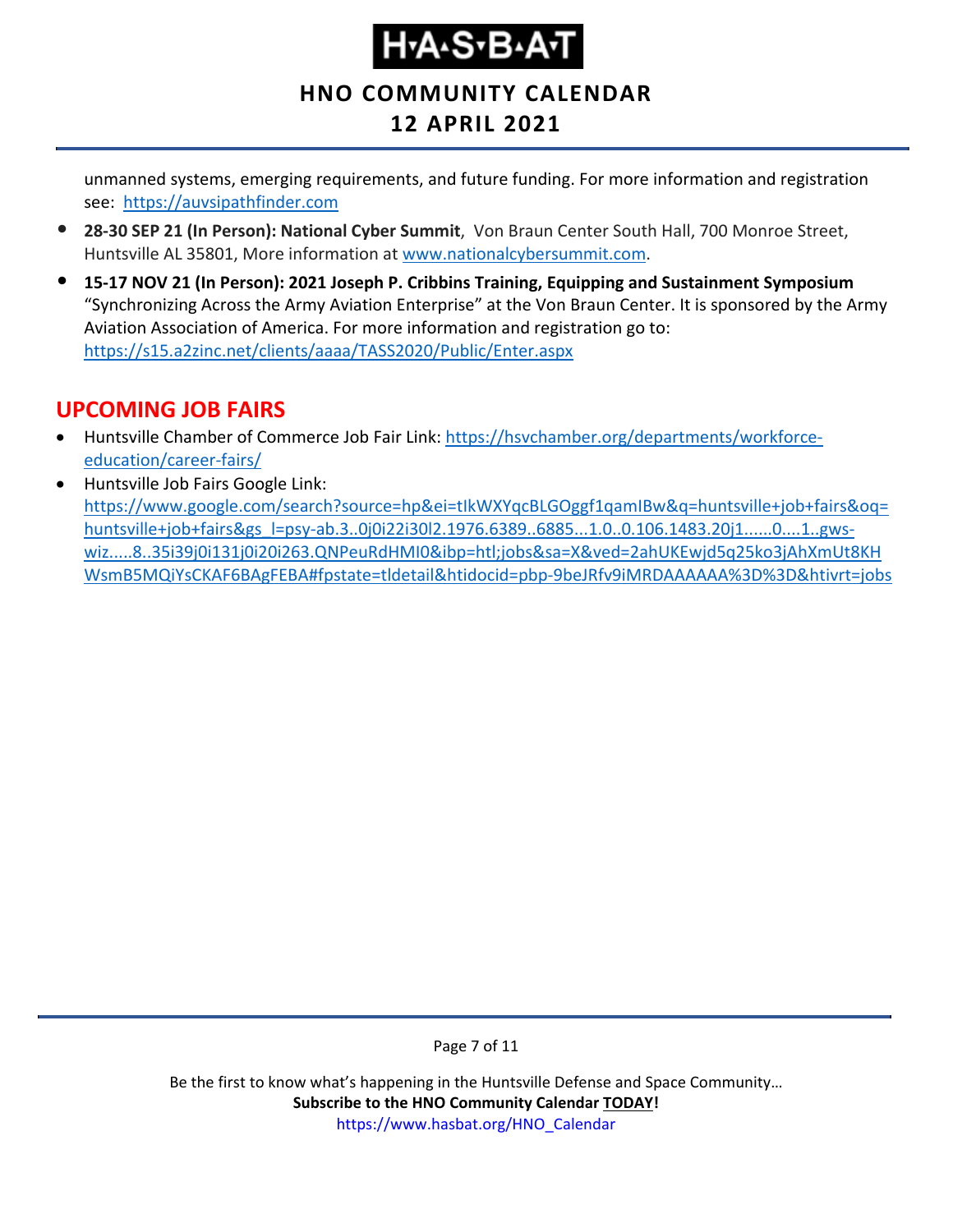**HNO COMMUNITY CALENDAR**

#### **12 APRIL 2021**

#### <span id="page-7-0"></span>**HUNTSVILLE / MADISON SCHOOL DATES FOR 2020 – 2021**



As of 6/4/2020

#### Page 8 of 11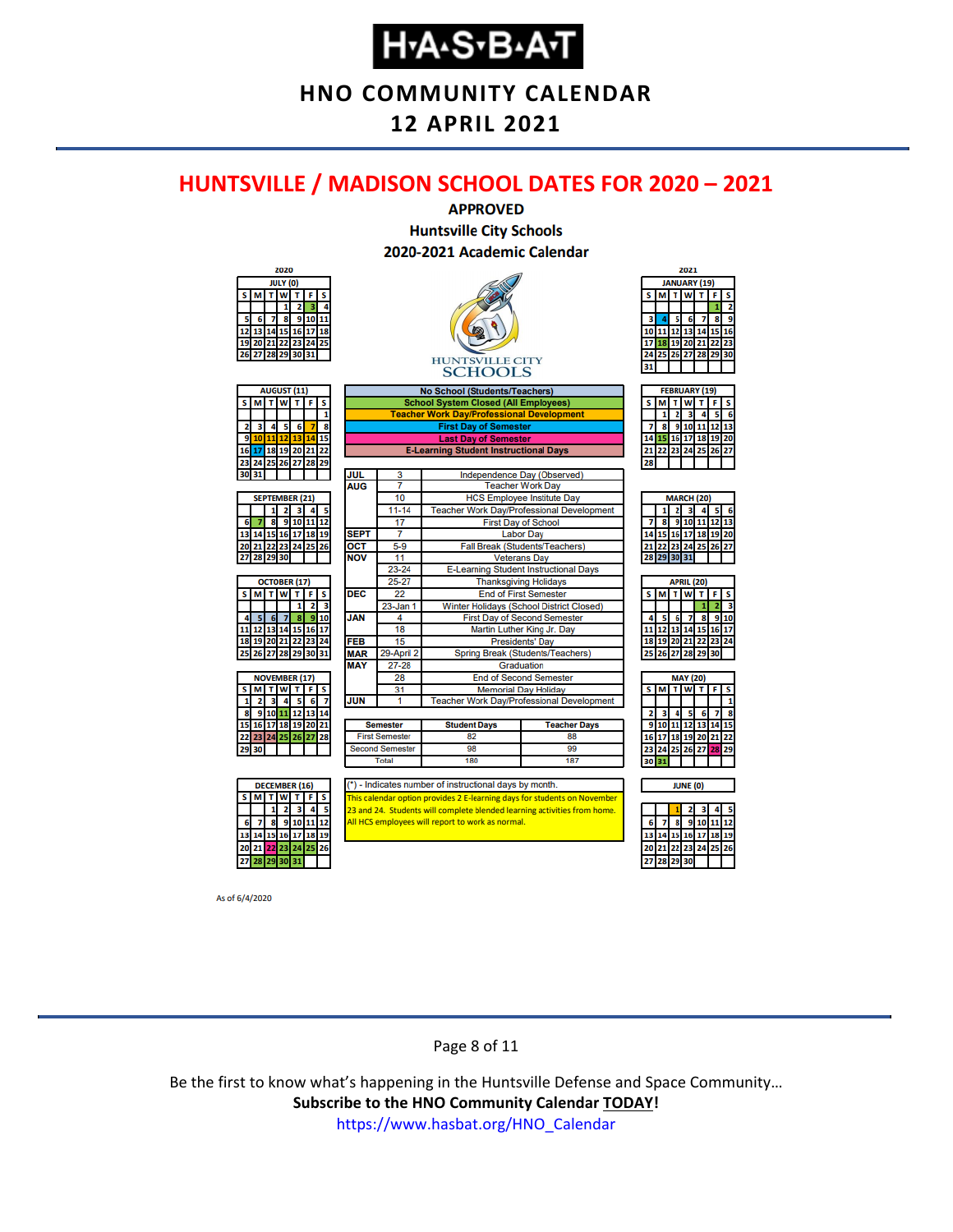**HNO COMMUNITY CALENDAR**

#### **12 APRIL 2021**

#### **MADISON CITY SCHOOLS CALENDAR**

#### 2020-2021

211 Celtic Drive Madison, AL 35758 www.madisoncity.k12.al.us

FAX: 256-464-8291



#### Page 9 of 11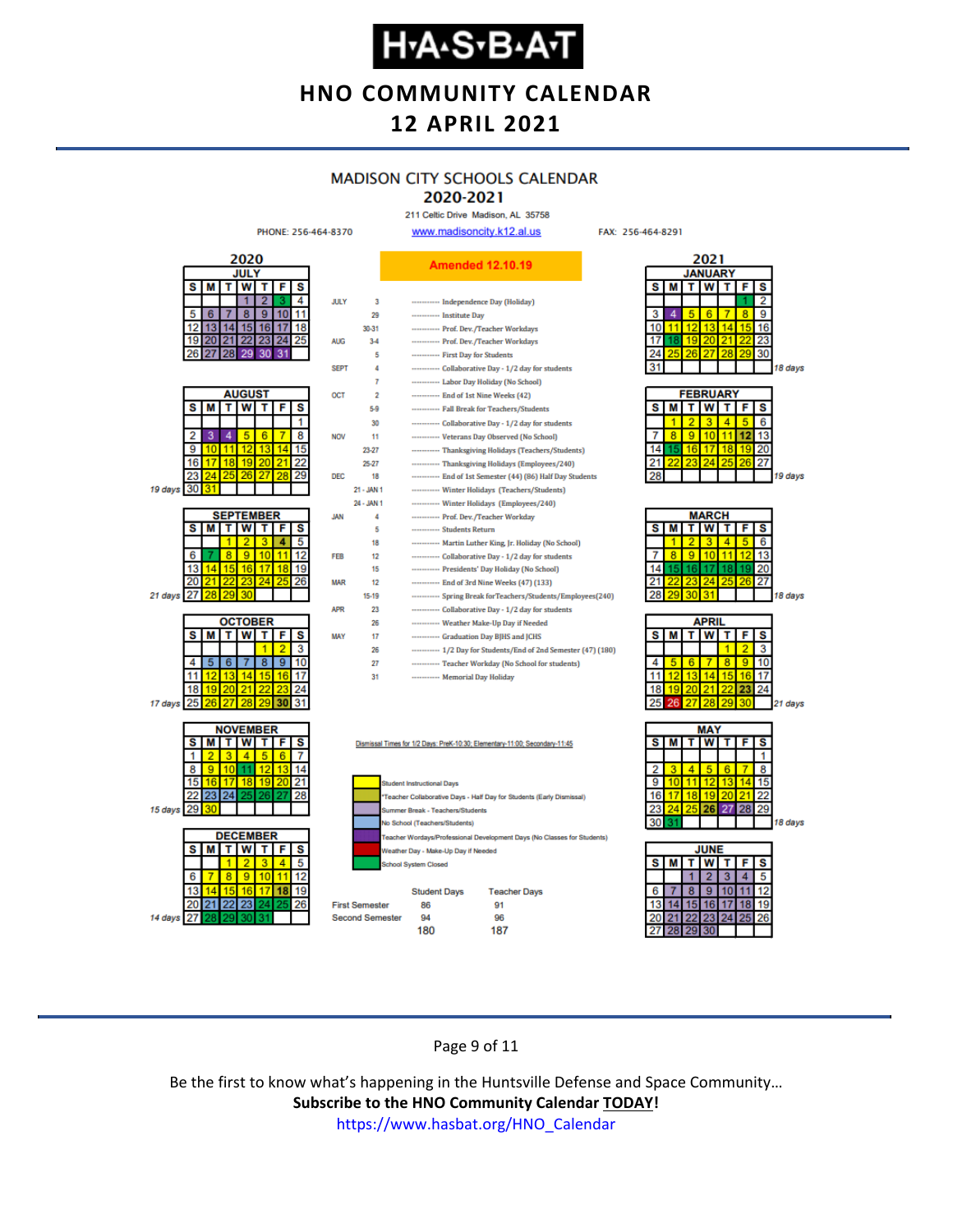### **Н-А-S-В-А-Т**

**HNO COMMUNITY CALENDAR**

#### **12 APRIL 2021**

#### **MADISON COUNTY SCHOOLS CALENDAR**

#### 2020-2021

**FIRST SEMESTER - 88 DAYS** 

www.mcssk12.org

Phone: 256-852-2557

|    | 2020        |    |    |             |       |     |    |  |  |  |
|----|-------------|----|----|-------------|-------|-----|----|--|--|--|
|    | <b>JULY</b> |    |    |             |       |     |    |  |  |  |
|    | s<br>s<br>F |    |    |             |       |     |    |  |  |  |
|    |             |    |    |             | 2     |     |    |  |  |  |
|    | 5           | 6  |    | 8           | g     |     |    |  |  |  |
| 12 |             | 13 |    | 15          | 16    |     | 18 |  |  |  |
| 19 |             | 20 | 21 |             | 22 23 | 24  | 25 |  |  |  |
| 26 |             |    |    | 27 28 29 30 |       | 131 |    |  |  |  |

| <b>AUGUST</b> |                        |    |                   |    |    |    |  |  |  |
|---------------|------------------------|----|-------------------|----|----|----|--|--|--|
| s             | W<br>F<br>S<br>T.<br>М |    |                   |    |    |    |  |  |  |
|               |                        |    |                   |    |    |    |  |  |  |
| 2             | 3                      | 4  | 5                 | 6  |    | 8  |  |  |  |
| 9             | 10                     | 11 | $12 \overline{ }$ | 13 | Δ  | 15 |  |  |  |
| 16            | 17                     | 18 | 19 20             |    | 21 | 22 |  |  |  |
| 23            | 24                     |    | 25 26 27          |    | 28 | 29 |  |  |  |
| 30            | 31                     |    |                   |    |    |    |  |  |  |

| <b>SEPTEMBER</b> |                       |                 |          |  |    |    |  |  |  |  |
|------------------|-----------------------|-----------------|----------|--|----|----|--|--|--|--|
| s                | F<br>W<br>S<br>т<br>М |                 |          |  |    |    |  |  |  |  |
|                  |                       |                 |          |  |    |    |  |  |  |  |
| 6                |                       | ٠               | g        |  |    | 12 |  |  |  |  |
| 13               |                       | 15 <sub>1</sub> | 16       |  | 18 | 19 |  |  |  |  |
| 20               | 21                    |                 | 22 23 24 |  | 25 | 26 |  |  |  |  |
| 27               | 28                    | 29              | 30       |  |    |    |  |  |  |  |







| AUG 5-7       |                |                | Staff Development / Workday |                                              |  |                                        |  |  |  |
|---------------|----------------|----------------|-----------------------------|----------------------------------------------|--|----------------------------------------|--|--|--|
|               |                | $10 - 18$      | Staff Development / Workday |                                              |  |                                        |  |  |  |
|               | 19             |                |                             | <b>First Day of School</b>                   |  |                                        |  |  |  |
| SEP           | $\overline{7}$ |                | <b>Labor Day</b>            |                                              |  |                                        |  |  |  |
| OCT 5-9       |                |                |                             | Fall Break (Students/Teachers)               |  |                                        |  |  |  |
|               |                | $8 - 9$        |                             | Fall Break (employees)                       |  |                                        |  |  |  |
| <b>NOV 11</b> |                |                |                             | <b>Veteran's Day</b>                         |  |                                        |  |  |  |
|               |                | 24 - 27        |                             |                                              |  | Thanksgiving Break (Students/Teachers) |  |  |  |
|               |                | $25 - 27$      |                             | <b>Thanksgiving Break (employees)</b>        |  |                                        |  |  |  |
|               |                | DEC 22 -Jan 1  |                             | <b>Winter Break</b>                          |  |                                        |  |  |  |
|               |                |                |                             | <b>SECOND SEMESTER - 88 DAYS</b>             |  |                                        |  |  |  |
| <b>JAN</b>    | 18             |                |                             | Martin Luther King Jr Day                    |  |                                        |  |  |  |
|               | 19             |                |                             | <b>Second Semester Begins</b>                |  |                                        |  |  |  |
| <b>FFR 15</b> |                |                |                             | <b>President's Day</b>                       |  |                                        |  |  |  |
|               |                | MAR 29 - APR 2 |                             |                                              |  | Spring Break (Students/Teachers)       |  |  |  |
| APR 1-2       |                |                |                             | Spring Break (Employees)                     |  |                                        |  |  |  |
| MAY 25 -26    |                |                |                             | <b>GRADUATIONS</b>                           |  |                                        |  |  |  |
|               | 28             |                |                             | <b>Last Day of School</b>                    |  |                                        |  |  |  |
|               | 31             |                |                             | <b>Memorial Day</b>                          |  |                                        |  |  |  |
| <b>JUN</b>    | 1              |                |                             | <b>Teacher Workdays</b>                      |  |                                        |  |  |  |
|               |                |                |                             |                                              |  |                                        |  |  |  |
|               |                |                |                             | <b>Progress Report and Report Card Dates</b> |  |                                        |  |  |  |
|               |                | Grading        |                             | Progress                                     |  | Report                                 |  |  |  |
|               |                | Period         |                             | Report                                       |  | Card                                   |  |  |  |
|               |                | 1              |                             | 9/17/2020                                    |  | 10/29/2020                             |  |  |  |
|               |                | 2              |                             | 12/1/2020                                    |  | 1/21/2021                              |  |  |  |
|               |                | 3              |                             | 2/18/2021                                    |  | 3/25/2021                              |  |  |  |
|               |                | 4              |                             | 4/29/2021                                    |  | 6/3/2021                               |  |  |  |





| <b>FEBRUARY</b> |   |     |    |                 |    |    |  |  |  |
|-----------------|---|-----|----|-----------------|----|----|--|--|--|
| s               | м |     | W  |                 | F  | s  |  |  |  |
|                 |   | 2   |    |                 |    | 6  |  |  |  |
|                 |   | g   | ١n |                 |    | 13 |  |  |  |
|                 |   | 16  |    | 18              | 19 | 20 |  |  |  |
|                 |   | 231 | 24 | 25 <sub>1</sub> | 26 | 27 |  |  |  |
|                 |   |     |    |                 |    |    |  |  |  |

| <b>MARCH</b> |                         |    |          |    |    |    |  |  |  |  |
|--------------|-------------------------|----|----------|----|----|----|--|--|--|--|
| S            | W<br>TIF<br>s<br>М<br>т |    |          |    |    |    |  |  |  |  |
|              |                         | 2  |          |    |    | 6  |  |  |  |  |
|              | 8                       | g  | 10       |    | 12 | 13 |  |  |  |  |
| 14           | 15 <sup>1</sup>         | 16 | 17       | 18 | 19 | 20 |  |  |  |  |
| 21           | 22                      |    | 23 24 25 |    | 26 | 27 |  |  |  |  |
|              | 28 29 30 31             |    |          |    |    |    |  |  |  |  |
|              |                         |    |          |    |    |    |  |  |  |  |

| APRIL |   |                   |   |       |       |    |  |  |
|-------|---|-------------------|---|-------|-------|----|--|--|
| s     | M | т                 | W | т     | F     | s  |  |  |
|       |   |                   |   |       |       |    |  |  |
|       | 5 | 6                 |   | 8     | 9     | 10 |  |  |
| 11    |   | 12 13 14          |   | 15    | 16 17 |    |  |  |
| 18    |   | 19 20 21 22 23 24 |   |       |       |    |  |  |
| 25    |   | 26 27 28          |   | 29130 |       |    |  |  |
|       |   |                   |   |       |       |    |  |  |





#### **QUESTIONS OR COMMENTS… EMAIL: [Calendar@HASBAT.org](mailto:calendar@hasbat.org)**

Page 10 of 11